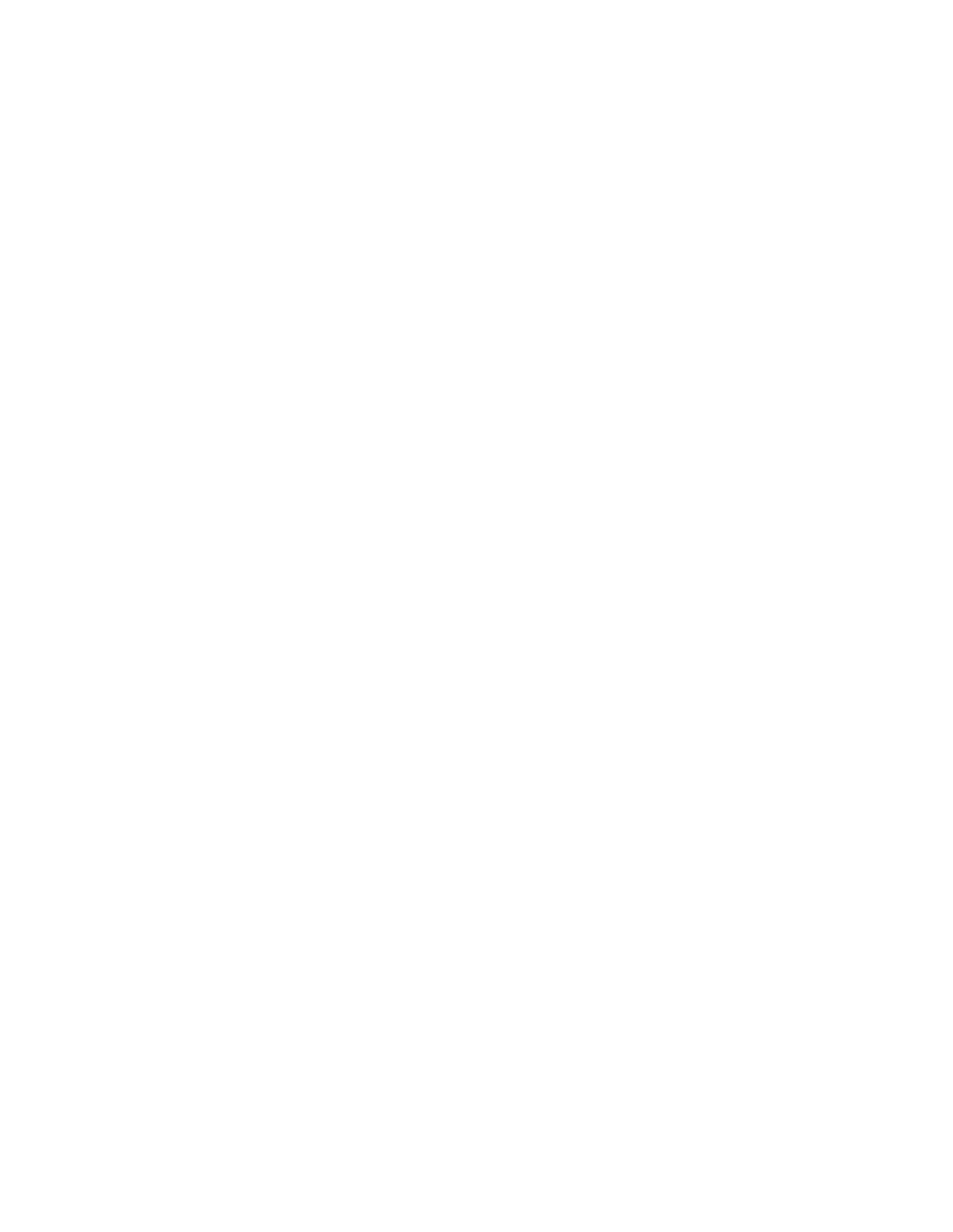# **ALTERNATE PAYEE DISTRIBUTION FORM Heat and Frost Insulators Local 34 Pension Fund**

| <b>ALTERNATE PAYEE'S NAME</b> | <b>SOCIAL SECURITY NO.</b> |
|-------------------------------|----------------------------|
|                               |                            |
|                               |                            |

As an alternate payee you are entitled to receive a distribution from the Plan. The amount payable on your behalf under the Plan will be referred to as your vested account.

If the participant associated with your vested account is over age 70½ and is required to begin receiving minimum distributions from the Plan, a portion of your distribution will also be a required minimum distribution (RMD) which cannot be rolled over. The RMD portion is subject to optional income tax withholding, and a **TAX WITHHOLDING ELECTION FORM** is available by contacting John Hancock. You should contact your tax advisor for more information on how these rules apply to you.

I have read the *"Special Tax Notice Regarding Plan Payments,"* and I hereby make the following request for distribution:

## **I. PAYMENT ELECTION**

**NOTE:** Additional payment options may be available to you if provided in your Notice of Qualification. Contact John Hancock at 1.800.294.3575 for more information about these options.

### **Elect One:**

- **A. Payment Rolled Over To An IRA or Retirement Plan -** I elect to have my vested account distributed in cash and my eligible distribution payable to an Individual Retirement Account ("IRA") or retirement plan.
- $\Box$ **B. Payment With Partial Rollover To An IRA or Retirement Plan -** I elect to have my vested account distributed in cash. I further elect to have \_\_\_\_\_\_\_\_\_\_% **(if you fail to specify a percentage to be rolled over, you will automatically have 100% rolled over)** of my eligible distribution payable to an IRA or retirement plan and have the balance, if any, paid directly to me. I understand that, with respect to the taxable amount paid to me, if any, I may be subject to mandatory 20% federal income tax withholding and any state tax withholding, if applicable.
- ◘ **C. Payment Paid To Me -** I elect to have my vested account distributed in cash and paid to me. I understand that, with respect to the taxable portion of my distribution, I may be subject to mandatory 20% federal income tax withholding and any state tax withholding, if applicable.
- **II. PAYEE INFORMATION FOR IRA OR RETIREMENT PLAN (Complete this section ONLY if you elected an option to roll over all or a portion of your distribution to an IRA or Retirement Plan.)** If you choose to roll over all or a portion of your distribution to an IRA or retirement plan, a check in the designated amount will be mailed to you and it will be your responsibility to deliver it to the financial institution or retirement plan.

Generally, you have the option to roll over your distribution to an IRA, Roth IRA, or retirement plan. Refer to the enclosed *Special Tax Notice* regarding these rollover options and their tax consequences. You may also want to contact a financial advisor. If you want to roll over your distribution to a Roth IRA (Roth conversion), check the Roth IRA box below and fill in the IRA information. If you elect this option, you will be subject to taxes. However, no amount will be withheld from the rollover for payment of these taxes.

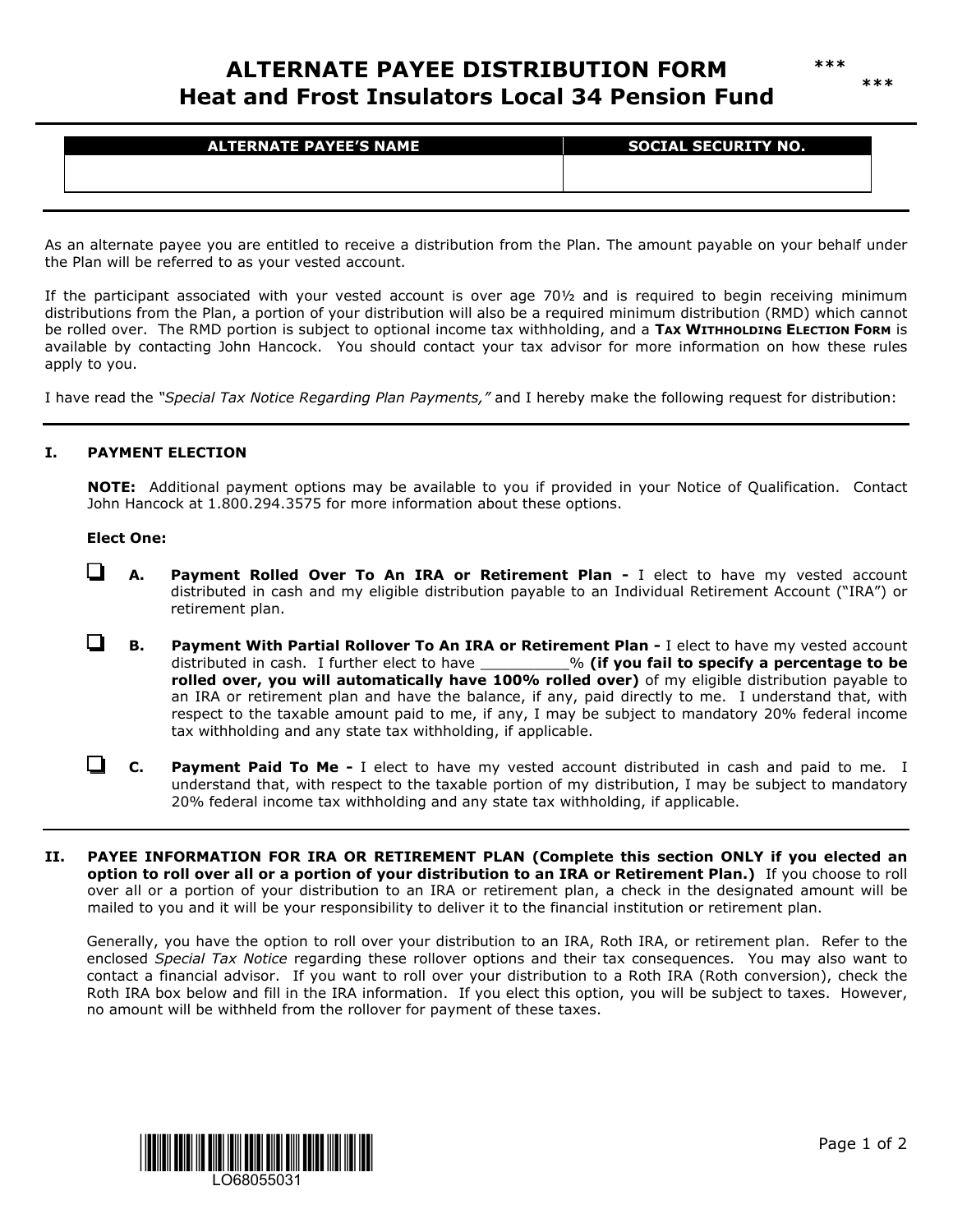# **ALTERNATE PAYEE DISTRIBUTION FORM Heat and Frost Insulators Local 34 Pension Fund**

|                                                                                                                                                                                                                                                                                                                                                                                                                                                                              | <b>ALTERNATE PAYEE'S NAME</b>                                                           | <b>SOCIAL SECURITY NO.</b>                                                                                                                                                                                                                                                                                                                                                                                                                                                                                                                                                          |  |
|------------------------------------------------------------------------------------------------------------------------------------------------------------------------------------------------------------------------------------------------------------------------------------------------------------------------------------------------------------------------------------------------------------------------------------------------------------------------------|-----------------------------------------------------------------------------------------|-------------------------------------------------------------------------------------------------------------------------------------------------------------------------------------------------------------------------------------------------------------------------------------------------------------------------------------------------------------------------------------------------------------------------------------------------------------------------------------------------------------------------------------------------------------------------------------|--|
| Payee Information: My rollover should be made payable to (check one and complete below):                                                                                                                                                                                                                                                                                                                                                                                     |                                                                                         |                                                                                                                                                                                                                                                                                                                                                                                                                                                                                                                                                                                     |  |
| $\Box$ IRA                                                                                                                                                                                                                                                                                                                                                                                                                                                                   | <b>Roth IRA</b>                                                                         | <b>Retirement Plan</b>                                                                                                                                                                                                                                                                                                                                                                                                                                                                                                                                                              |  |
|                                                                                                                                                                                                                                                                                                                                                                                                                                                                              | Name of IRA Financial Institution or Retirement Plan                                    |                                                                                                                                                                                                                                                                                                                                                                                                                                                                                                                                                                                     |  |
| III. SIGNATURE                                                                                                                                                                                                                                                                                                                                                                                                                                                               |                                                                                         |                                                                                                                                                                                                                                                                                                                                                                                                                                                                                                                                                                                     |  |
| I understand that I have the option to have this distribution directly deposited into my bank account by accessing<br>mylife.jhrps.com to set up my banking information or to confirm existing banking information on file, if applicable.<br>I also understand that any distribution checks will be mailed to the address on my account as of the date the<br>payment is processed. I further understand that the address of record is used for all tax reporting purposes. |                                                                                         |                                                                                                                                                                                                                                                                                                                                                                                                                                                                                                                                                                                     |  |
| Under penalties of perjury, I certify that:<br>identification number.<br>withholding, and<br>instructions).                                                                                                                                                                                                                                                                                                                                                                  |                                                                                         | 1. The Social Security number / taxpayer identification number I provided on this form is my correct taxpayer<br>2. I am not subject to backup withholding because: (a) I am exempt from backup withholding, or (b) I have not<br>been notified by the Internal Revenue Service (IRS) that I am subject to backup withholding as a result of a<br>failure to report all interest or dividends, or (c) the IRS has notified me that I am no longer subject to backup<br>3. I am a U.S. citizen or other U.S. person, including a U.S. resident alien (as defined in the IRS Form W-9 |  |
| <b>Certification Instructions</b>                                                                                                                                                                                                                                                                                                                                                                                                                                            | withholding because you failed to report all interest and dividends on your tax return. | You must check the box below if you have been notified by the IRS that you are currently subject to backup                                                                                                                                                                                                                                                                                                                                                                                                                                                                          |  |

**Return this form to: John Hancock Retirement Plan Services, LLC, P.O. Box 940, Norwood, MA 02062-0940.**



**\*\*\* \*\*\***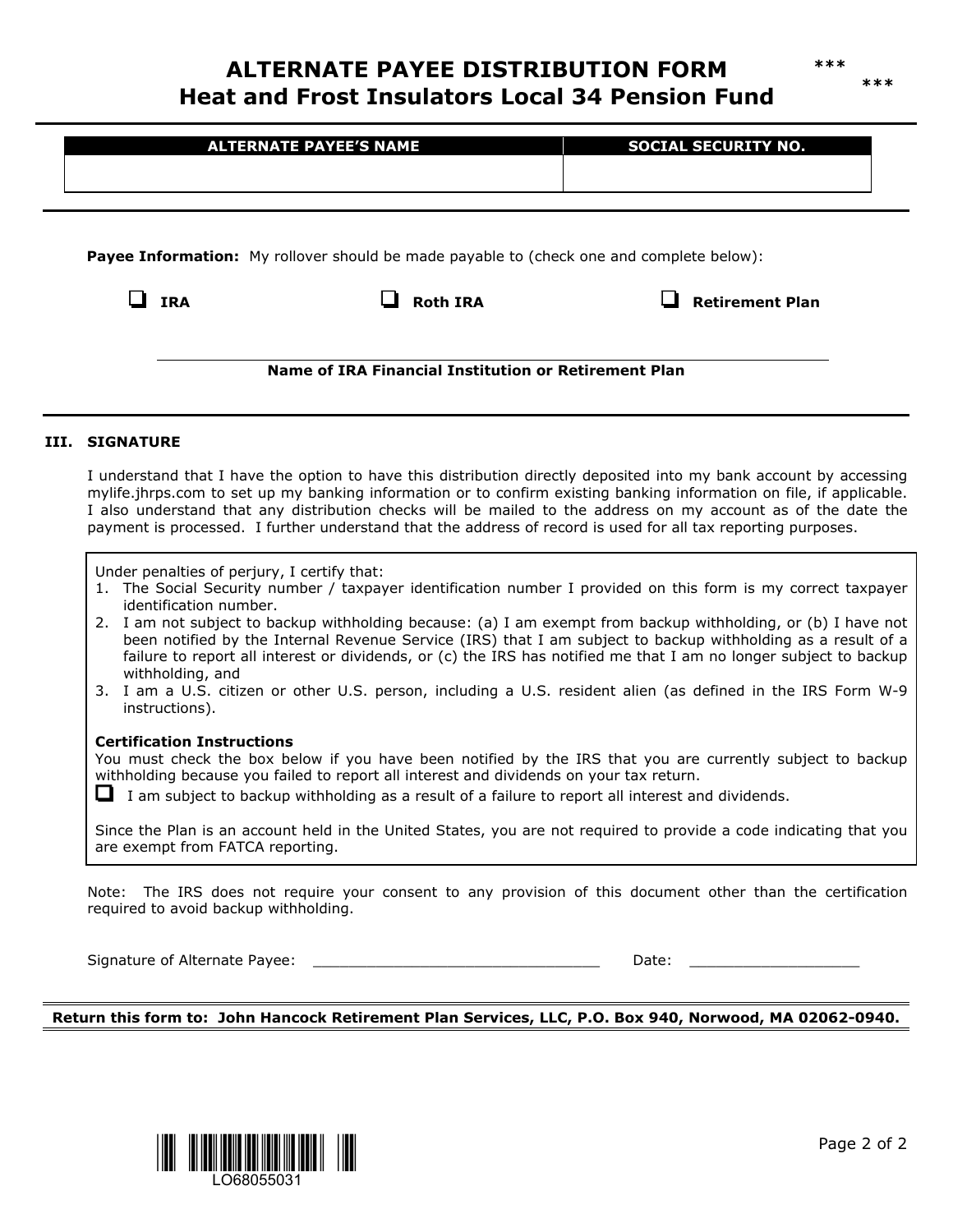You are receiving this notice because all or a portion of a payment that you are eligible to receive from the Heat and Frost Insulators Local 34 Pension Fund (the "Plan") may be permitted to be rolled over to an IRA or an employer plan. This notice is intended to help you decide whether to do such a rollover.

This notice describes the rollover rules that apply to payments from the Plan that are not from a designated Roth account (a type of account with special tax rules in some employer plans). If you also receive a payment from a designated Roth account in the Plan, you will be provided a different notice for that payment, and the Plan administrator or the payor will tell you the amount that is being paid from each account.

You may have the right to defer your distribution which is described in the "Right to Defer Distribution" section. Rules that apply to most payments from a plan are described in the "General Information About Rollovers" section. Special rules that only apply in certain circumstances are described in the "Special Rules and Options" section.

#### **RIGHT TO DEFER DISTRIBUTION**

Depending on your vested account balance and the Plan provisions, you may be able to defer distribution of your account. If you are eligible to defer and elect to do so, you may continue to invest your account in the Plan's investment options to the extent permitted by the Plan. By deferring distribution you will have access to investment options that may not be generally available on similar terms outside the Plan. Fees and expenses (including administrative or investment-related fees) outside the Plan may be different than those that apply to your account under the Plan. Refer to the Plan's Summary Plan Description ("SPD") or contact John Hancock at mylife.jhrps.com or at 1.800.294.3575 to determine if the option to defer distribution is available to you. Your account will be subject to any restrictions and/or fees disclosed in the SPD, enrollment materials, and any required notices, copies of which you previously received. Additional copies as well as detailed Plan and investment information are available through John Hancock.

#### **GENERAL INFORMATION ABOUT ROLLOVERS**

#### **How can a rollover affect my taxes?**

You will be taxed on a payment from the Plan if you do not roll it over. If you are under age 59½ and do not do a rollover, you will also have to pay a 10% additional income tax on early distributions (unless an exception applies). However, if you do a rollover, you will not have to pay tax until you receive payments later and the 10% additional income tax will not apply if those payments are made after you are age 59½ (or if an exception applies).

#### **Where may I roll over the payment?**

You may roll over the payment to either an IRA (an individual retirement account or individual retirement annuity) or an employer plan (a tax-qualified plan, section 403(b) plan, or governmental section 457(b) plan) that will accept the rollover. The rules of the IRA or employer plan that holds the rollover will determine your investment options, fees and rights to payment from the IRA or employer plan (for example, no spousal consent rules apply to IRAs and IRAs may not provide loans). Further, the amount rolled over will become subject to the tax rules that apply to the IRA or employer plan.

If your Plan provides for a designated Roth account, it may also allow in-plan Roth rollovers of amounts not currently held in the designated Roth account. See the section below titled "If your Plan permits a rollover to a designated Roth account in the Plan" for more information.

#### **How do I do a rollover?**

There are two ways to do a rollover. You can do either a direct rollover or a 60-day rollover.

If you do a direct rollover, the Plan will make the payment directly to your IRA or an employer plan. You should contact the IRA sponsor or the administrator of the employer plan for information on how to do a direct rollover.

If you do not do a direct rollover, you may still do a rollover by making a deposit into an IRA or eligible employer plan that will accept it. You will have 60 days after you receive the payment to make the deposit. If you do not do a direct rollover, the Plan is required to withhold 20% of the payment for federal income taxes (up to the amount of cash and property received other than employer stock). This means that, in order to roll over the entire payment in a 60-day rollover, you must use other funds to make up for the 20% withheld. If you do not roll over the entire amount of the payment, the portion not rolled over will be taxed and will be subject to the 10% additional income tax on early distributions if you are under age 59½ (unless an exception applies).

#### **How much may I roll over?**

If you wish to do a rollover, you may roll over all or part of the amount eligible for rollover. Any payment from the plan is eligible for rollover, except:

- Certain payments spread over a period of at least 10 years or over your life or life expectancy (or the lives or joint life expectancy of you and your beneficiary).
- Required minimum distributions after age 70½ (or after death).
- Hardship distributions.
- ESOP dividends.
- Corrective distributions of contributions that exceed tax law limitations.
- Loans treated as deemed distributions (for example, loans in default due to missed payments before your employment ends).
- Cost of life insurance paid by the Plan.
- Payments of certain automatic enrollment contributions requested to be withdrawn within 90 days of the first contribution.
- Amounts treated as distributed because of a prohibited allocation of S corporation stock under an ESOP (also, there will generally be adverse tax consequences if you roll over a distribution of S corporation stock to an IRA).

**\*\*\***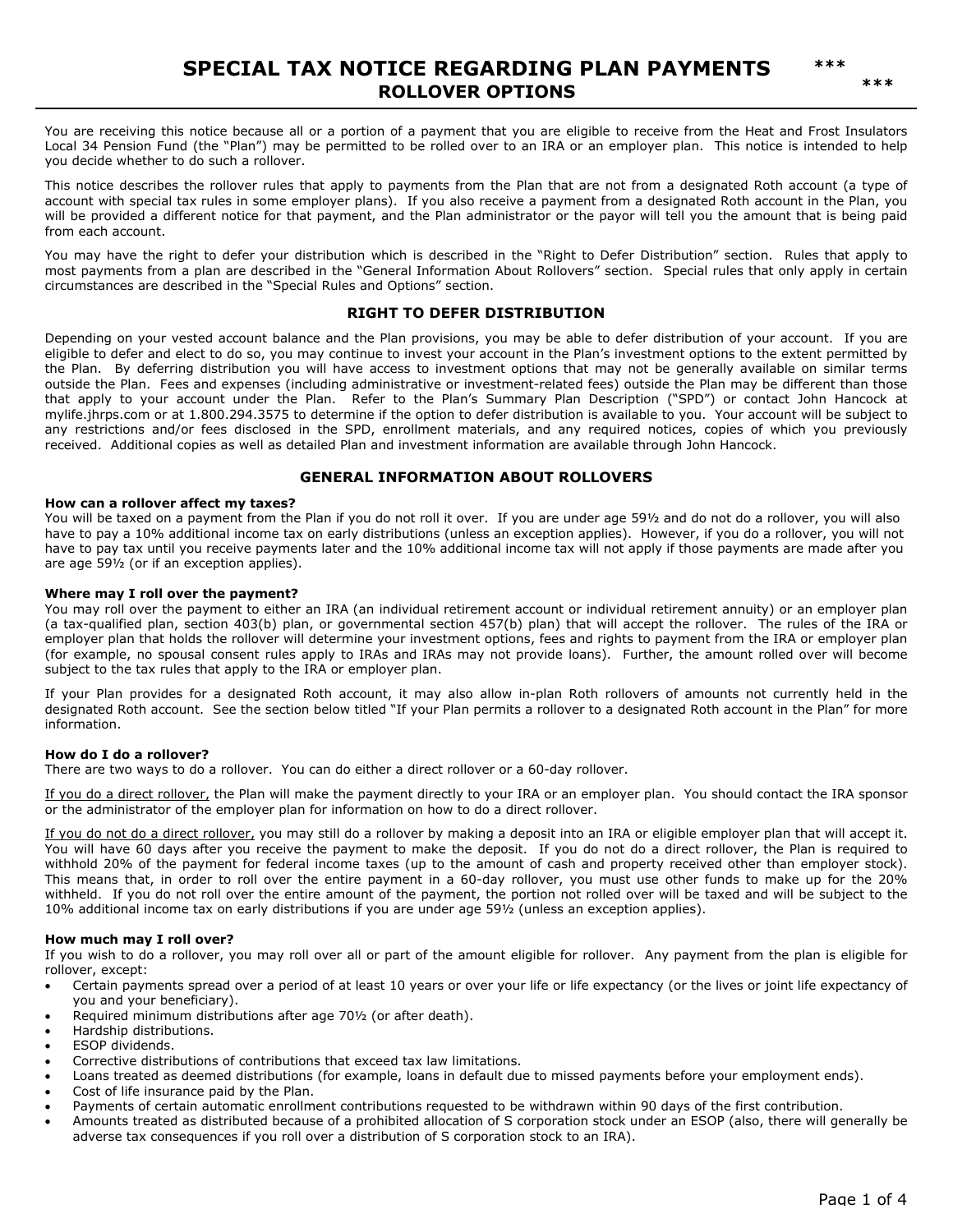**\*\*\*** 

The Plan administrator or the payor can tell you what portion of a payment is eligible for rollover.

#### **If I don't do a rollover, will I have to pay the 10% additional income tax on early distributions?**

If you are under age 59½, you will have to pay the 10% additional income tax on early distributions for any payment from the Plan (including amounts withheld for income tax) that you do not roll over, unless one of the exceptions listed below applies. This tax is in addition to the regular income tax on the payment not rolled over.

The 10% additional income tax does not apply to the following payments from the Plan:

- Payments made after you separate from service if you will be at least age 55 in the year of the separation.
- Payments that start after you separate from service if paid at least annually in equal or close to equal amounts over your life or life expectancy (or the lives or joint life expectancy of you and your beneficiary).
- Payments from a governmental defined benefit pension plan made after you separate from service if you are a public safety employee and you are at least age 50 in the year of the separation.
- Payments made due to disability.
- Payments after your death.
- Payments of ESOP dividends.
- Corrective distributions of contributions that exceed tax law limitations.
- Cost of life insurance paid by the Plan.
- Payments made directly to the government to satisfy a federal tax levy.
- Payments made up under a qualified domestic relations order (QDRO).
- Payments up to the amount of your deductible medical expenses.
- Certain payments made while you are on active duty if you were a member of a reserve component called to duty after September 11, 2001 for more than 179 days.
- Payments of certain automatic enrollment contributions requested to be withdrawn within 90 days of the first contribution.

#### **If I do a rollover to an IRA, will the 10% additional income tax apply to early distributions from the IRA?**

If you receive a payment from an IRA when you are under age 59½, you will have to pay the 10% additional income tax on early distributions from the IRA, unless an exception applies. In general, the exceptions to the 10% additional income tax for early distributions from an IRA are the same as the exceptions listed above for early distributions from a plan. However, there are a few differences for payments from an IRA, including:

- There is no exception for payments after separation from service that are made after age 55.
- The exception for qualified domestic relations orders (QDROs) does not apply (although a special rule applies under which, as part of a divorce or separation agreement, a tax-free transfer may be made directly to an IRA of a spouse or former spouse).
- The exception for payments made at least annually in equal or close to equal amounts over a specified period applies without regard to whether you have had a separation from service.
- There are additional exceptions for (1) payments for qualified higher education expenses, (2) payments up to \$10,000 used in a qualified first-time home purchase, and (3) payments for health insurance premiums after you have received unemployment compensation for 12 consecutive weeks (or would have been eligible to receive unemployment compensation but for self-employed status).

#### **Will I owe State income taxes?**

This notice does not describe any State or local income tax rules (including withholding rules).

#### **SPECIAL RULES AND OPTIONS**

#### **If your payment includes after-tax contributions**

After-tax contributions included in a payment are not taxed. If a payment is only part of your benefit, an allocable portion of your aftertax contributions is included in the payment, so you cannot take a payment of only after-tax contributions. However, if you have pre-1987 after-tax contributions maintained in a separate account, a special rule may apply to determine whether the after-tax contributions are included in a payment. In addition, special rules apply when you do a rollover, as described below.

You may roll over to an IRA a payment that includes after-tax contributions through either a direct rollover or a 60-day rollover. You must keep track of the aggregate amount of the after-tax contributions in all of your IRAs (in order to determine your taxable income for later payments from the IRAs). If you do a direct rollover of only a portion of the amount paid from the Plan and at the same time the rest is paid to you, the portion directly rolled over consists first of the amount that would be taxable if not rolled over. For example, assume you are receiving a distribution of \$12,000, of which \$2,000 is after-tax contributions. In this case, if you directly roll over \$10,000 to an IRA that is not a Roth IRA, no amount is taxable because the \$2,000 amount not directly rolled over is treated as being after-tax contributions. If you do a direct rollover of the entire amount paid from the Plan to two or more destinations at the same time, you can choose which destination receives the after-tax contributions.

If you do a 60-day rollover to an IRA of only a portion of a payment made to you, the after-tax contributions are treated as rolled over last. For example, assume you are receiving a distribution of \$12,000, of which \$2,000 is after-tax contributions, and no part of the distribution is directly rolled over. In this case, if you roll over \$10,000 to an IRA that is not a Roth IRA in a 60-day rollover, no amount is taxable because the \$2,000 amount not rolled over is treated as being after-tax contributions.

#### **If you miss the 60-day rollover deadline**

Generally, the 60-day rollover deadline cannot be extended. However, the IRS has the limited authority to waive the deadline under certain extraordinary circumstances, such as when external events prevented you from completing the rollover by the 60-day rollover deadline. You may qualify for the self-certification procedure as outlined by the IRS at www.irs.gov/retirement-plans/retirement-plans-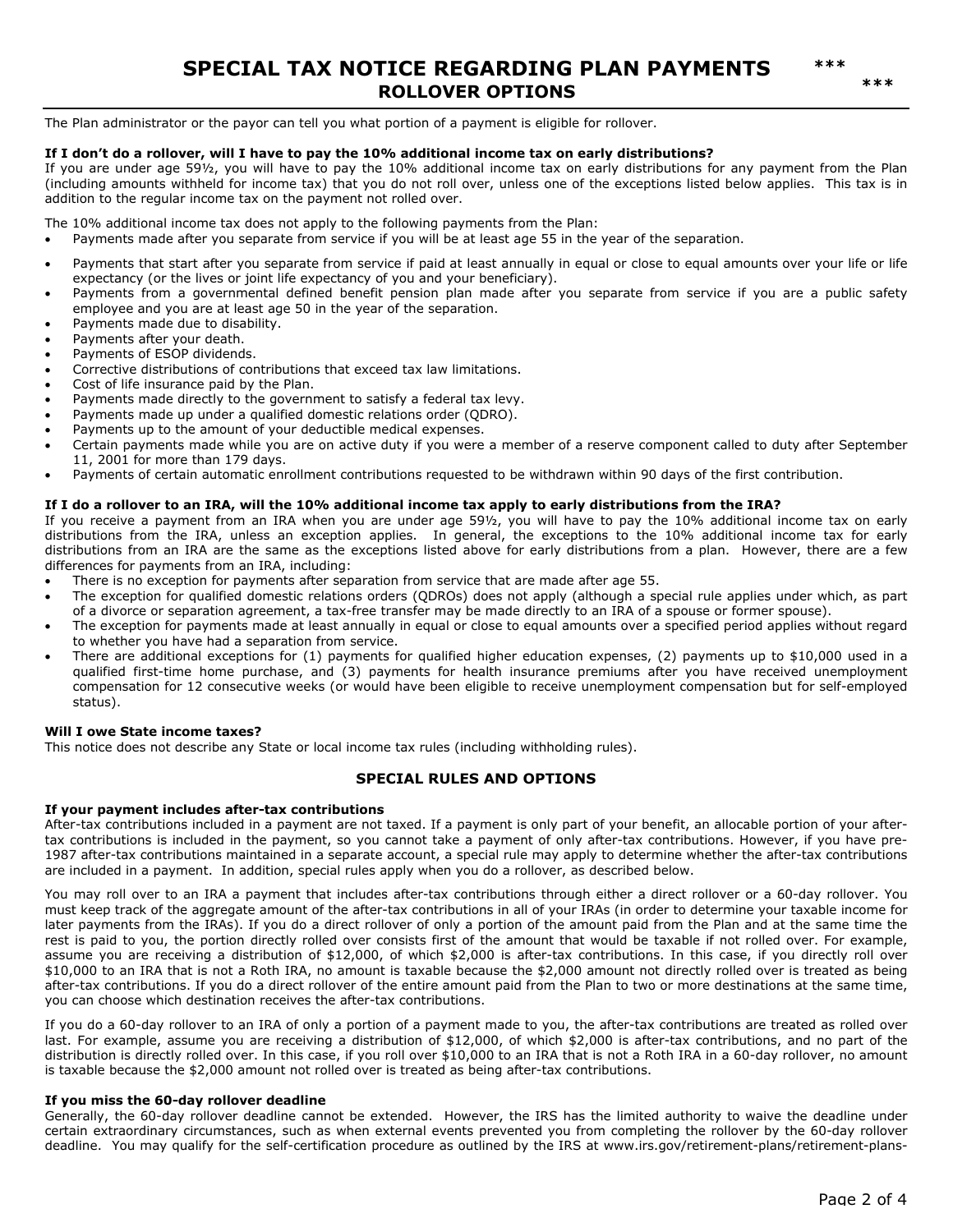# **SPECIAL TAX NOTICE REGARDING PLAN PAYMENTS ROLLOVER OPTIONS**

faqs-relating-to-waivers-of-the-60-day-rollover-requirement. Alternatively, you may file for a private letter ruling. Private letter ruling requests require the payment of a nonrefundable user fee. For more information, see IRS Publication 590-A, *Contributions to Individual Retirement Arrangements (IRAs)*.

#### **If your payment includes employer stock that you do not roll over**

If you do not do a rollover, you can apply a special rule to payments of employer stock (or other employer securities) that are either attributable to after-tax contributions or paid in a lump sum after separation from service (or after age 59½, disability or the participant's death). Under the special rule, the net unrealized appreciation on the stock will not be taxed when distributed from the Plan and will be taxed at capital gain rates when you sell the stock. Net unrealized appreciation is generally the increase in the value of employer stock after it was acquired by the Plan. If you do a rollover for a payment that includes employer stock (for example, by selling the stock and rolling over the proceeds within 60 days of the payment), the special rule relating to the distributed employer stock will not apply to any subsequent payments from the IRA or employer plan. The Plan administrator can tell you the amount of any net unrealized appreciation.

#### **If you have an outstanding loan that is being offset**

If you have an outstanding loan from the Plan, your Plan benefit may be offset by the amount of the loan, typically when your employment ends. The loan offset amount is treated as a distribution to you at the time of the offset and will be taxed (including the 10% additional income tax on early distributions, unless an exception applies) unless you do a 60-day rollover in the amount of the loan offset to an IRA or employer plan. Recent law changes (Tax Cuts and Jobs Act) have extended the amount of time you have to roll over a loan offset from 60 days to until your tax filing due date (including extensions) for the year in which the loan offset amount occurred. This extension applies only if the offset was due to your termination from service or termination of the Plan.

#### **If you were born on or before January 1, 1936**

If you were born on or before January 1, 1936 and receive a lump sum distribution that you do not roll over, special rules for calculating the amount of tax on the payment might apply to you. For more information, see IRS Publication 575, *Pension and Annuity Income*.

#### **If your payment is from a governmental section 457(b) plan**

If the Plan is a governmental section 457(b) plan, the same rules described elsewhere in this notice generally apply, allowing you to roll over the payment to an IRA or an employer plan that accepts rollovers. One difference is that, if you do not do a rollover, you will not have to pay the 10% additional income tax on early distributions from the Plan even if you are under age 59½ (unless the payment is from a separate account holding rollover contributions that were made to the Plan from a tax-qualified plan, a section 403(b) plan or an IRA). However, if you do a rollover to an IRA or to an employer plan that is not a governmental section 457(b) plan, a later distribution made before age 59½ will be subject to the 10% additional income tax on early distributions (unless an exception applies). Other differences are that you cannot do a rollover if the payment is due to an "unforeseeable emergency" and the special rules under "If your payment includes employer stock that you do not roll over" and "If you were born on or before January 1, 1936" do not apply.

#### **If you are an eligible retired public safety officer and your pension payment is used to pay for health coverage or qualified long-term care insurance**

If the Plan is a governmental plan, you retired as a public safety officer, and your retirement was by reason of disability or was after normal retirement age, you can exclude from your taxable income plan payments paid directly as premiums to an accident or health plan (or a qualified long-term care insurance contract) that your employer maintains for you, your spouse, or your dependents, up to a maximum of \$3,000 annually. For this purpose, a public safety officer is a law enforcement officer, firefighter, chaplain or member of a rescue squad or ambulance crew.

#### **If you roll over your payment to a Roth IRA**

If you roll over the payment from the Plan to a Roth IRA, a special rule applies under which the amount of the payment rolled over (reduced by any after-tax amounts) will be taxed. However, the 10% additional income tax on early distributions will not apply (unless you take the amount rolled over out of the Roth IRA within 5 years, counting from January 1 of the year of the rollover).

If you roll over the payment to a Roth IRA, later payments from the Roth IRA that are qualified distributions will not be taxed (including earnings after the rollover). A qualified distribution from a Roth IRA is a payment made after you are age 59½ (or after your death or disability, or as a qualified first-time homebuyer distribution of up to \$10,000) and after you have had a Roth IRA for at least 5 years. In applying this 5-year rule, you count from January 1 of the year for which your first contribution was made to a Roth IRA. Payments from the Roth IRA that are not qualified distributions will be taxed to the extent of earnings after the rollover, including the 10% additional income tax on early distributions (unless an exception applies). You do not have to take required minimum distributions from a Roth IRA during your lifetime. For more information, see IRS Publication 590-A, *Contributions to Individual Retirement Arrangements (IRAs)*, and IRS Publication 590-B, *Distributions from Individual Retirement Arrangements (IRAs)*.

#### **If your Plan permits a rollover to a designated Roth account in the Plan**

You cannot roll over a distribution to a designated Roth account in another employer's plan. However, you can roll the distribution over into a designated Roth account in the distributing Plan. If you roll over a payment from the Plan to a designated Roth account in the Plan, the amount of the payment rolled over (reduced by any after-tax amounts directly rolled over) will be taxed. However, the 10% additional tax on early distributions will not apply (unless you take the amount rolled over out of the designated Roth account within the 5-year period that begins on January 1 of the year of the rollover).

If you roll over the payment to a designated Roth account in the Plan, later payments from the designated Roth account that are qualified distributions will not be taxed (including earnings after the rollover). A qualified distribution from a designated Roth account is a payment made both after you are age 59½ (or after your death or disability) and after you have had a designated Roth account in the Plan for at least 5 years. In applying this 5-year rule, you count from January 1 of the year your first contribution was made to the designated Roth account. However, if you made a direct rollover to a designated Roth account in the Plan from a designated Roth

**\*\*\***